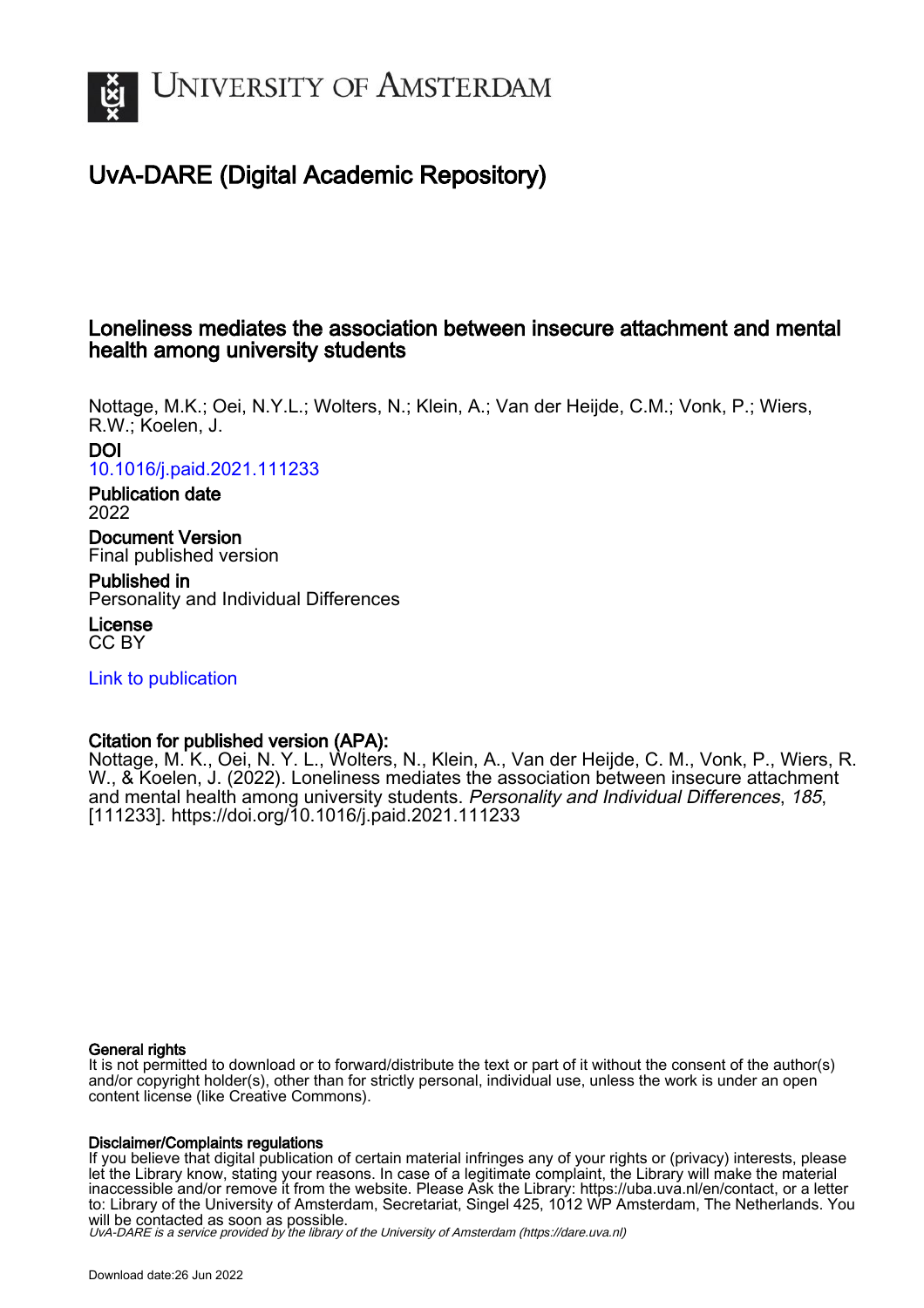

Contents lists available at [ScienceDirect](www.sciencedirect.com/science/journal/01918869)

# Personality and Individual Differences



journal homepage: [www.elsevier.com/locate/paid](https://www.elsevier.com/locate/paid)

# Loneliness mediates the association between insecure attachment and mental health among university students

Matilda K. Nottage <sup>a</sup>, Nicole Y.L. Oei <sup>a, b, c</sup>, Nine Wolters <sup>a</sup>, Anke Klein <sup>a</sup>, Claudia M. Van der Heijde d, Peter Vonk d, Reinout W. Wiers <sup>a, b, e, \*, 1</sup>, Jurrijn Koelen <sup>a, \*\*, 1</sup>

<sup>a</sup> *Developmental Psychology, Department of Psychology, University of Amsterdam, Netherlands* 

<sup>b</sup> *Addiction Development and Psychopathology (ADAPT)-Lab, Department of Psychology, University of Amsterdam, Netherlands* 

<sup>c</sup> *Amsterdam Brain and Cognition (ABC), University of Amsterdam, Netherlands* 

<sup>d</sup> *Student Health Service, University of Amsterdam, Netherlands* 

<sup>e</sup> *Center for Urban Mental Health, University of Amsterdam, Netherlands* 

#### ARTICLE INFO

*Keywords:*  Attachment Loneliness Depression Alcohol use University students

# ABSTRACT

Insecure attachment is a transdiagnostic personality factor which may confer risk for mental health issues. The mechanisms underlying this association may be partly explained by loneliness. Loneliness, which is common in young adulthood, also concerns social relationships and is similarly associated with negative mental health outcomes. This study investigates whether insecure attachment styles are associated with an increase in mental health issues, specifically depressive symptoms and problematic alcohol use, and whether this link is mediated by loneliness. Students at a Dutch university  $(n = 265)$  aged 17 to 43 completed an online survey assessing attachment (ECR-SF), loneliness (DJGLS-11), social connectedness (LSNS-6), depression (PHQ-9) and alcohol use (AUDIT-C). Results showed that in individuals with mixed attachment styles (scoring high on both the anxious and avoidant dimensions), loneliness mediated the positive association between attachment style and depressive symptoms. Exploratory moderated mediation, with social connectedness as a moderator, showed that loneliness mediated the attachment-depression relationship in socially connected, anxiously attached young adults. Similar results were found for alcohol use although the direction differed, with lonelier students drinking less. These findings' implications are discussed considering future research and the potential of interventions targeting loneliness from an attachment perspective.

# **1. Introduction**

Attachment theory, initially formulated by John [Bowlby \(1969\),](#page-6-0) describes how an infant's sense of security is affected by their relationship with their caregiver. These early experiences may carry over into adulthood, determining the perception of later relationships as secure or insecure (Fraley & [Shaver, 2000;](#page-6-0) [Roisman et al., 2007\)](#page-7-0). This theory contrasts the secure style with two insecure styles, often referred to as *anxious* and *avoidant* attachment ([Bowlby, 1969;](#page-6-0) Mikulincer & [Shaver, 2017\)](#page-7-0). A fourth *mixed* or *fearful* style is sometimes described, characterised by both anxious and avoidant tendencies ([Bartholomew, 1990](#page-6-0)). Growing evidence suggests that insecure attachment has detrimental effects on mental health (Mikulincer & [Shaver, 2017\)](#page-7-0), and that it is positively associated with

depressive symptoms [\(Bifulco et al., 2002](#page-6-0); [Conradi et al., 2018](#page-6-0)). Moreover, a large meta-analysis of longitudinal studies by [Fairbairn et al.](#page-6-0)  [\(2018\)](#page-6-0) found that insecure attachment predicted later substance-related problems. While these findings suggest that attachment style is associated with depressive symptoms and problematic alcohol use, little is known about how or why they are linked.

Loneliness, another concept relating to the perception of social relationships, may help explain this link. Insecurely attached individuals report more loneliness than their securely attached counterparts [\(Ber](#page-6-0)[nardon et al., 2011](#page-6-0); [DiTommaso et al., 2003\)](#page-6-0), although further research is required to determine the specific impact of insecure attachment subtypes. Unsurprisingly, loneliness correlates with depression ([Heik](#page-6-0)kinen & [Kauppinen, 2004;](#page-6-0) [Jaremka et al., 2013;](#page-7-0) Victor & [Yang, 2012](#page-7-0)).

<https://doi.org/10.1016/j.paid.2021.111233>

Available online 8 September 2021 Received 12 May 2021; Received in revised form 16 July 2021; Accepted 23 August 2021

0191-8869/© 2021 The Author(s). Published by Elsevier Ltd. This is an open access article under the CC BY license [\(http://creativecommons.org/licenses/by/4.0/\)](http://creativecommons.org/licenses/by/4.0/).

<sup>\*</sup> Correspondence to: R. Wiers, Developmental Psychology, Department of Psychology, University of Amsterdam, Netherlands.

<sup>\*\*</sup> Corresponding author.<br>E-mail addresses: r.wiers@uva.nl (R.W. Wiers), j.a.koelen@uva.nl (J. Koelen).

<sup>&</sup>lt;sup>1</sup> Jurrijn Koelen and Reinout Wiers share senior authorship.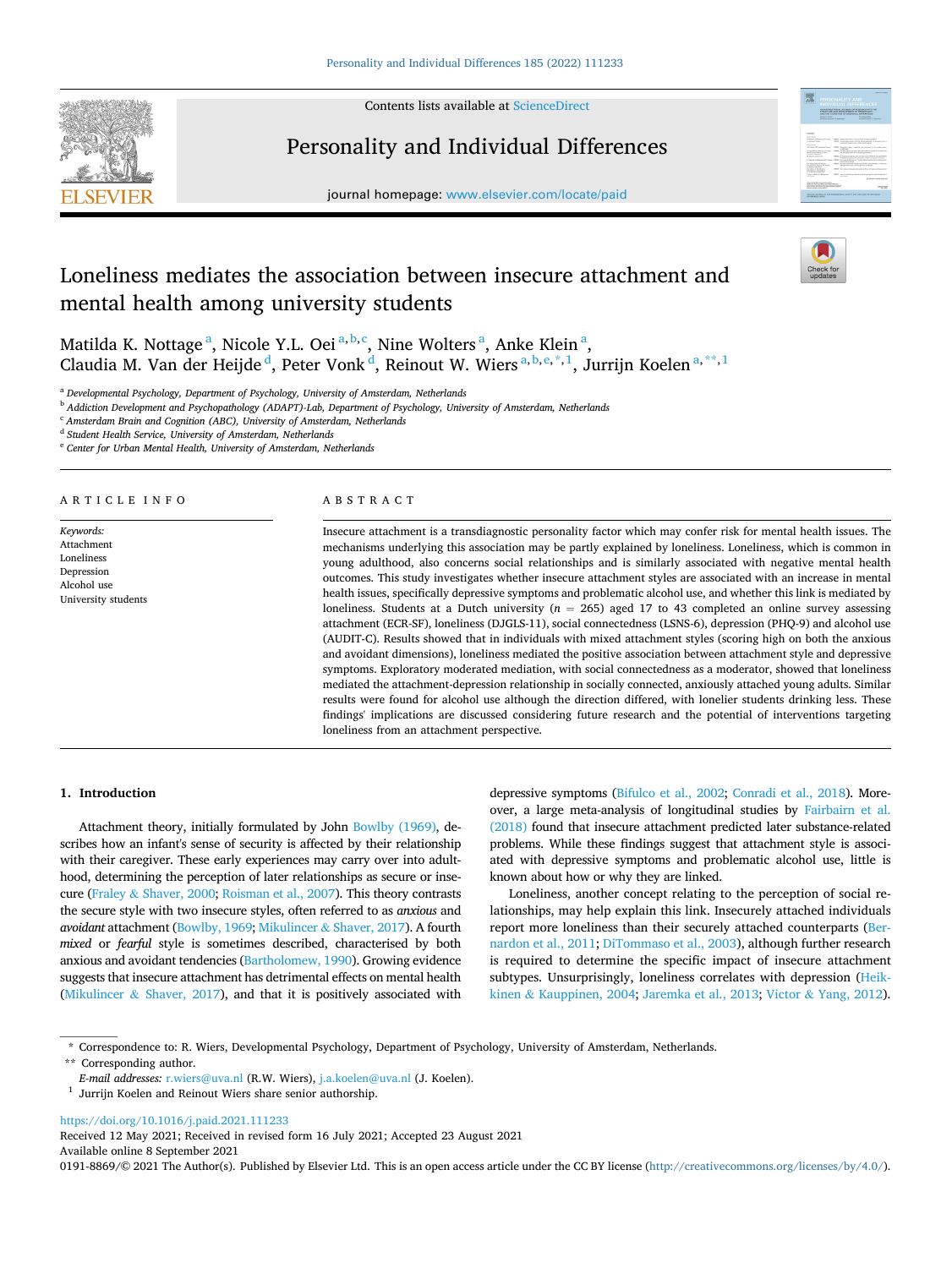Longitudinal data suggest that loneliness is a unique risk factor for the development of depressive symptoms and increased alcohol use [\(Åker-](#page-6-0)lind & Hörnquist, 1992; [Cacioppo et al., 2006](#page-6-0); [Qualter et al., 2010](#page-7-0); [Stickley et al., 2014](#page-7-0)). Parallels between loneliness and insecure attachment suggest a potential mechanism: insecurely attached individuals may be at increased risk for depressive symptoms and problem drinking *because* they feel lonelier.

Furthermore, a distinction should be made between loneliness, which results from a person's dissatisfaction with the quality and/or quantity of their relationships, and social connectedness (or isolation), which refers to the objective condition of their social environment (Perlman & [Peplau, 1998](#page-7-0)). Social connectedness can influence perceived loneliness (De Jong-Gierveld & [Van Tilburg, 2006](#page-6-0)); it might therefore moderate the strength of the relationship between attachment and loneliness. Overall, a better understanding of the direct and indirect mechanisms linking attachment style to mental health outcomes is needed. Such insights may support the development of interventions to prevent or treat related issues, such as depression and problematic alcohol use, while considering attachment- and loneliness-specific challenges.

# *1.1. Insecure attachment and loneliness in students*

Loneliness commonly affects university students, often leading to mental ill-health ([Diehl et al., 2018\)](#page-6-0). Indeed, loneliness is most widespread in adolescence and young adulthood (Hawkley & [Cacioppo,](#page-6-0)  [2010;](#page-6-0) Victor & [Yang, 2012](#page-7-0)), with most university students falling within this demographic group. Furthermore, regardless of demographic characteristics, university students are faced with a new social context and pressure to form new relationships [\(Maunder, Cunliffe, Galvin,](#page-7-0)  Mjali, & [Rogers, 2013\)](#page-7-0). While this transitional time is generally conducive to loneliness, its effect may be most pronounced in insecurely attached individuals ([DiTommaso et al., 2003;](#page-6-0) [Wiseman et al., 2006](#page-7-0)).

Attachment may relate to conceptualisations of the self and of others, differently impacting self-esteem and social relationships, and by extension loneliness [\(Bartholomew, 1990](#page-6-0); Mikulincer & [Shaver, 2017](#page-7-0)). According to this theory, securely attached individuals have positive views of themselves and others. In the context of university, a secure student might miss the company of the friends or family left behind. Nonetheless, they might trust that these existing relationships will last, have positive attitudes about forming new relationships and the social skills to do so ([DiTommaso et al., 2003](#page-6-0)). An anxiously attached person however, holding negative views of themself but positive views of others, might feel very lonely. They might lack the social connections to compensate for their low self-esteem. Individuals with negative views of others (avoidant attachment) may refrain from seeking out new relationships, although it is unclear whether this would result in loneliness in the same way as with anxious attachment. Finally, people with mixed attachment, having negative views of themselves and others, might be at a loss where to seek support. These individuals often have a strong need for closeness (see ECR-SF; [Wei et al., 2007\)](#page-7-0) but could become disappointed if others fail to meet these needs. This may lead to loneliness and withdrawal. In sum, attachment style determines how students perceive themselves and others: these perceptions affect how lonely and how socially connected they are. In turn, levels of loneliness and social connectedness may influence how likely a student is to experience mental health complaints.

#### *1.2. The current study*

This study aims to investigate whether loneliness mediates the relationship between attachment style and mental health. We hypothesise that loneliness mediates the association between insecure attachment styles and mental health outcomes — specifically depressive symptomatology and problematic alcohol use, common issues among university students [\(Ibrahim et al., 2013;](#page-7-0) [Karam et al., 2007\)](#page-7-0). In addition, we will exploratively test whether social connectedness moderates the relationship between attachment style and loneliness.

# **2. Materials and methods**

# *2.1. Participants and procedures*

Undergraduate and graduate students at a Dutch university were recruited starting September 2019. We used data collected before March 2020 to avoid interference from the COVID-19 pandemic and related restrictions. Our sample ( $N = 278$ ) consisted of 74% females ( $n = 195$ ). The mean age was  $22.73$  ( $SD = 3.81$ ), ranging from 17 to 43. Students were local and international; 147 (56%) completed the survey in Dutch and 118 (45%) in English.

Data was collected as part of a larger study ([Klein et al., 2021](#page-7-0)) with specific inclusion criteria. Students ( $n = 22,597$ ) aged 16+ were emailed an initial survey; 7011 responded. Those who reported mild to severe symptoms of depression (CES-D scores >16; [Radloff, 1977\)](#page-7-0) and/or anxiety (GAD-7 scores  $\geq$ 5; [Spitzer, Kroenke, Williams,](#page-7-0) & Löwe, 2006) were invited to continue ( $n = 5717$ ). Students who provided informed consent underwent a telephonic interview (*n* = 341). Exclusion criteria were: 1) current or recent manic episodes and/or psychotic symptoms according to the MINI International Neuropsychiatric Interview ([Shee](#page-7-0)[han et al., 1998\)](#page-7-0), and 2) current psychological treatment for depression and/or anxiety. The remaining 312 participants were invited to complete the online survey used in this study, for which no rewards were provided.

### *2.2. Materials*

#### *2.2.1. Attachment style*

Attachment style was assessed using an abbreviated version of the Revised Experiences in Close Relationships self-report scale, the ECR-SF ([Wei et al., 2007\)](#page-7-0). Six items assess attachment anxiety and 6 assess attachment avoidance, each rated from 1 (strongly disagree) to 7 (strongly agree). In a sample of American students, the ECR-SF yielded Cronbach's alphas (*α*) of 0.78 for the anxiety subscale and 0.84 for the avoidance subscale [\(Wei et al., 2007\)](#page-7-0).

## *2.2.2. Loneliness*

Loneliness was assessed using the De Jong Gierveld Loneliness Scale (DJGLS-11; De Jong-Gierveld & [Van Tilburg, 2006](#page-6-0)). This instrument asses an individual's evaluation of their social environment using 11 items, each rated from 1 (no!) to 5 (yes!) and dichotomised (0–1). De Jong-Gierveld & Van Tilburg's suggested cut-offs are 0–2 (not lonely), 3–8 (moderately lonely), and 9–11 (severely to very severely lonely). The scale authors report a typical reliability of  $\alpha = 0.80$  to 0.90.

#### *2.2.3. Depressive symptoms*

Depressive symptoms were assessed using the Patient Health Questionnaire (PHQ-9; [Kroenke et al., 2001\)](#page-7-0), a 9-item self-report questionnaire focused on symptoms from the past two-week period, such as mood, sleep, and appetite. Items are rated from 0 (not at all) to 3 (nearly every day), with total scores 0–19. The PHQ-9 is suited for samples at risk for depression, with high specificity (0.94) and a slightly low sensitivity (0.77; [Wittkampf et al., 2007](#page-7-0)).

# *2.2.4. Alcohol use*

Alcohol use was measured using the abbreviated Alcohol Use Disorder Identification Test, the AUDIT-C ([Bush et al., 1998](#page-6-0)). This 3-item instrument assesses quantity and frequency of drinking, and bingedrinking sessions. Items are ranked 0–4, total scores range 0–12. Higher scores indicate more hazardous drinking. The AUDIT-C has been validated in student populations [\(Verhoog et al., 2020\)](#page-7-0).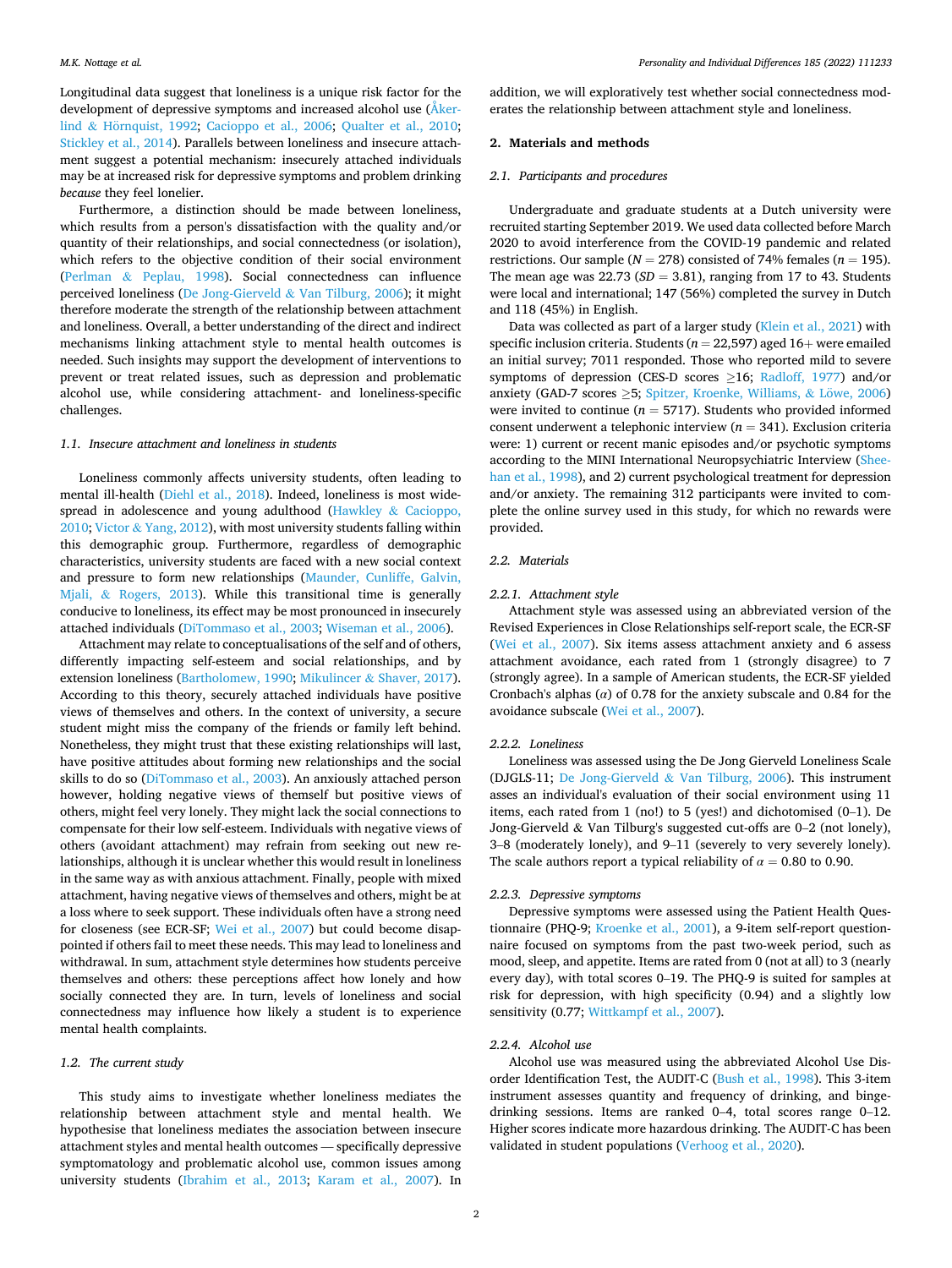#### <span id="page-3-0"></span>**Table 1**

Variable means, standard deviations, and reliability statistics.

| Variable      | M     | SD   | Cronbach's $\alpha$ |       |  |
|---------------|-------|------|---------------------|-------|--|
|               |       |      | English             | Dutch |  |
| <b>ECR-SF</b> |       |      |                     |       |  |
| Anxiety       | 3.48  | 1.38 | 0.83                | 0.83  |  |
| Avoidance     | 3.42  | 1.28 | 0.85                | 0.84  |  |
| $DIGI.S-11$   | 5.44  | 3.51 | 0.81                | 0.89  |  |
| PHO-9         | 10.72 | 5.22 | 0.84                | 0.78  |  |
| AUDIT-C       | 3.83  | 2.37 | 0.71                | 0.66  |  |
| LSNS-6        | 16.13 | 4.78 | 0.78                | 0.78  |  |

Note. Cronbach's alphas of 0.70 to 0.90 indicate satisfactory reliability; lower values can be expected for very brief scales like the AUDIT-C [\(Tavakol](#page-7-0) & Den[nick, 2011](#page-7-0)).



**Fig. 1.** Simple Mediation Model (Model 4, [Hayes, 2018\)](#page-6-0) Note. Conceptual model showing loneliness (M) as a mediator of the association between attachment style (X) and health outcomes (Y1: depressive symptoms and Y2: alcohol use).

## *2.2.5. Social connectedness*

Social connectedness was measured using the Abbreviated Lubben Social Network Scale (LSNS-6; [Lubben et al., 2006\)](#page-7-0), a self-report questionnaire evaluating the quality and quantity of social relationships. Three items concern relationships with family members (e.g. "How many relatives do you see or hear from at least once a month?"), and 3 concern relationships with non-family members (e.g. "How many friends do you feel close to such that you could call on them for help?"). Answers range from 0 (none) to 5 (nine or more), and total scores 0–30. Scores ≤12 suggest social isolation. The LSNS-6 demonstrated good internal consistency ( $\alpha = 0.83$ ) across European elderly populations ([Lubben et al., 2006](#page-7-0)).

# *2.3. Data processing and analysis*

Data were analysed with IBM SPSS Statistics 26 ([IBM, 2019](#page-6-0)). Descriptive and frequency statistics were computed for all variables (Table 1). *Z*-scores *>*3 were considered outliers. Independent samples *t*tests were carried out on mean scores of the PHQ-9, AUDIT-C, and DJGLS-11 by gender and language [\(Appendix, Tables 1 and 2](#page-6-0)).

Median splits on the two dimensions of the ECR-SF (anxious and avoidant) determined whether an individual scored high or low. Individuals scoring low on both were referred to as *secure*, those scoring high only on avoidance as *avoidant*, those scoring high only on anxiety as *anxious*, and those scoring high on both as *mixed*. Because attachment was operationalised as a multi-categorical antecedent with four categories, it was translated into three indicator variables in the statistical model [\(Hayes, 2018\)](#page-6-0). The *secure* category was used as reference to create the indicator variables  $X_1$  (*anxious*),  $X_2$  (*avoidant*) and  $X_3$  (*mixed*).

Two mediation analyses were conducted using Process [\(Hayes,](#page-6-0)   $2018$ ). Dependent variables were depressive symptoms (Y<sub>1</sub>) and alcohol use  $(Y_2)$ , both continuous. We tested whether loneliness (mediator) mediated the relation between attachment style (independent variable) and each dependent variable (process model 4, see Fig. 1). An exploratory moderated mediation analysis (model 7) tested whether social connectedness moderated this indirect relation (Fig. 2). For both models, the secure attachment category was used as an indicator variable to be compared with each insecure attachment category. Indirect effects were considered significant when the 95% bootstrap confidence intervals based on 5000 bootstrap samples did not cross zero.

#### **3. Results**

Ten duplicate cases were removed. Since cases with missing data were scarce  $(n = 3)$  they were removed using listwise deletion (Schafer & [Graham, 2002](#page-7-0)). After these exclusions,  $n = 265$  remained. One outlier, with a *z*-score of 3.03 on the AUDIT-C, was found but not excluded. Collinearity tests yielded variance inflation factors lower than 2, indicating that multicollinearity was not an issue [\(O'Brien, 2007](#page-7-0)). Median scores for attachment anxiety (*Mdn* = 3.33) and avoidance (*Mdn* = 3.50) resulted in the following categories: secure  $(n = 86)$ , anxious  $(n = 51)$ , avoidant ( $n = 41$ ), and mixed ( $n = 87$ ). Half of participants reported moderate loneliness (49%,  $n = 131$ ) and a quarter (23%,  $n = 62$ ) reported severe to very severe loneliness. Twenty two percent were socially isolated  $(n = 58)$ .

#### *3.1. Mediated effect of attachment style on health outcomes*

The first mediation analysis showed a significant relative indirect effect ([Hayes, 2018](#page-6-0)): loneliness mediates the association between mixed attachment and depressive symptoms. The test of the direct effect of X on  $Y_1$  was significant ( $R^2$  change 0.029, D(3, 260),  $p = .029$ ), with a significant relative direct effect of mixed attachment on depressive symptoms. No relative direct or indirect effects were found for anxious or avoidant attachment on depressive symptoms [\(Table 2\)](#page-4-0).

The second mediation analysis also yielded a significant indirect



**Fig. 2.** Moderated Mediation Model (Model 7, [Hayes, 2018\)](#page-6-0) Note. Statistical model showing loneliness (Mi) mediating the association between attachment style (X1- 3) and health outcomes (Y1: depressive symptoms and Y2: alcohol use), and social connectedness (W) moderating the association between attachment and loneliness. The conditional indirect effect of X1-3 on Y through Mi is  $(a(1-3)i + a(5-7)iW)$ bi. Direct effects of X1-3 on Y are also depicted (c'1-3).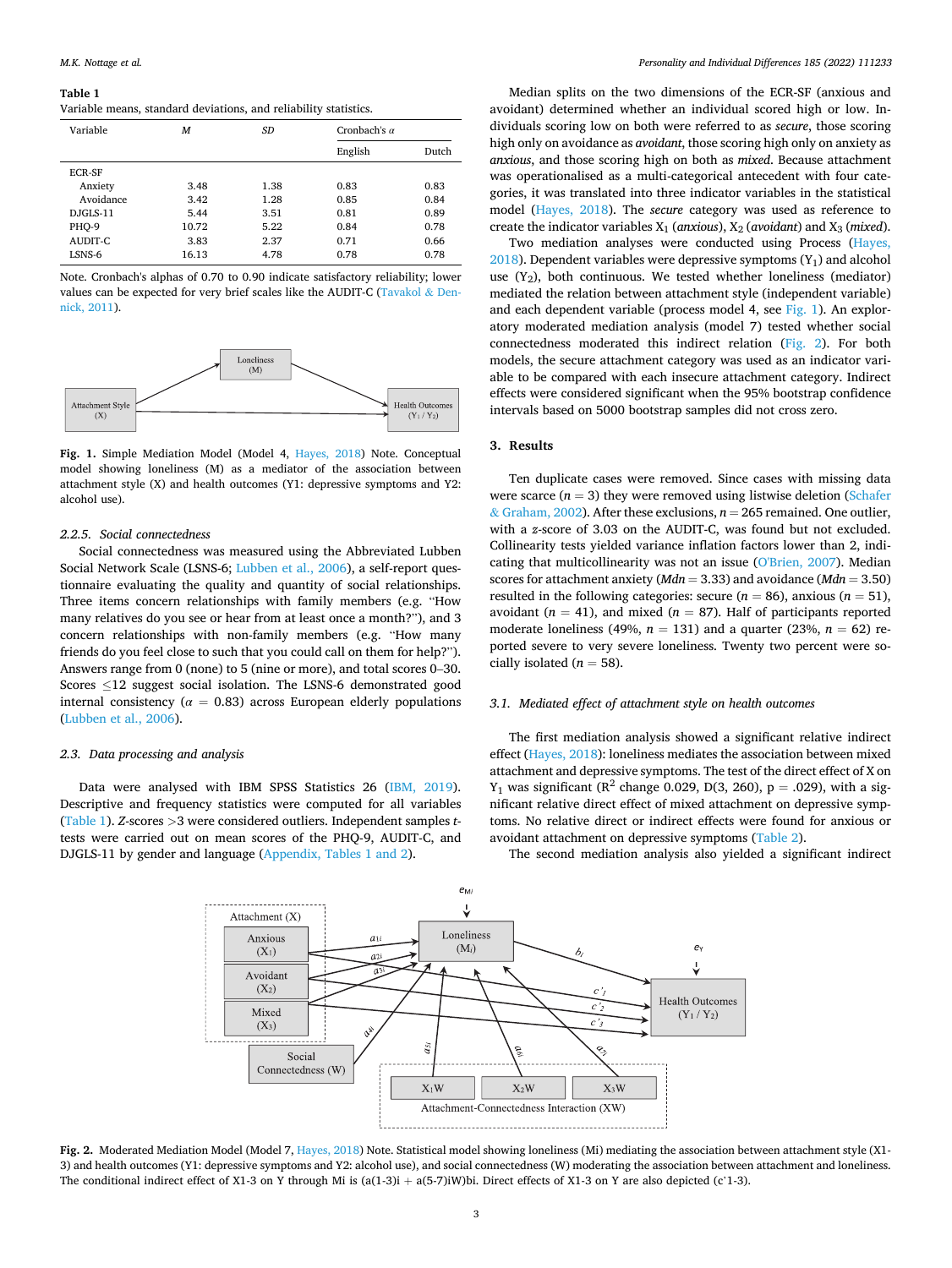#### <span id="page-4-0"></span>**Table 2**

Results of the mediation and moderated mediation analyses of attachment on depressive symptoms as a function of loneliness. Effects in bold are statistically significant (p*<*.05 or bootstrapped Confidence Intervals not crossing 0).

|                                                             |                                                                                     | Coeff    | <b>SE</b> | $\mathbf{t}$ | p       | LLCI <sup>a</sup> | ULCI <sup>a</sup>  |
|-------------------------------------------------------------|-------------------------------------------------------------------------------------|----------|-----------|--------------|---------|-------------------|--------------------|
| Mediation effect                                            |                                                                                     |          |           |              |         |                   |                    |
| Relative indirect effects $(X \rightarrow M \rightarrow Y)$ |                                                                                     |          |           |              |         |                   |                    |
| Anx                                                         | $a_1 \times b$                                                                      | 0.519    | 0.313     |              |         | $-0.056$          | 1.173              |
| Avoid                                                       | $a_2 \times b$                                                                      | 0.381    | 0.347     |              |         | $-0.251$          | 1.137              |
| Mix                                                         | $a_3 \times b$                                                                      | 1.354    | 0.365     |              |         | 0.679             | 2.138              |
| Relative direct effects $(X \rightarrow Y)$                 |                                                                                     |          |           |              |         |                   |                    |
| Anx $\rightarrow$ Dep                                       | c <sub>1</sub>                                                                      | 0.588    | 0.845     | 0.696        | .487    | $-1.075$          | 2.252              |
| $\text{Avo} \rightarrow \text{Dep}$                         | $c'_2$                                                                              | 0.882    | 0.904     | 0.975        | .331    | $-0.900$          | 2.662              |
| $Mix \rightarrow Dep$                                       | $c'_{3}$                                                                            | 2.242    | 0.760     | 2.950        | .004    | 0.745             | 3.739              |
| Effect of mediator on DV ( $M \rightarrow Y$ )              |                                                                                     |          |           |              |         |                   |                    |
| Lone $\rightarrow$ Dep                                      | b                                                                                   | 0.504    | 0.088     | 5.743        | $-.005$ | 0.331             | 0.677              |
| Moderated mediation effect                                  |                                                                                     |          |           |              |         |                   |                    |
| Interaction effects ( $X \times W \rightarrow M$ )          |                                                                                     |          |           |              |         |                   |                    |
| Anx                                                         | a <sub>5</sub>                                                                      | 0.256    | 0.111     | 2.315        | .021    | 0.038             | 0.474              |
| Avoid                                                       | a <sub>6</sub>                                                                      | 0.107    | 0.126     | 0.845        | .400    | $-0.142$          | 0.355              |
| Mix                                                         | a <sub>7</sub>                                                                      | 0.177    | 0.096     | 1.834        | .068    | $-0.013$          | 0.367              |
|                                                             | Relative conditional indirect effect (X $\times$ W $\rightarrow$ M $\rightarrow$ Y) |          |           |              |         |                   |                    |
| Anx                                                         | W                                                                                   |          |           |              |         |                   |                    |
|                                                             | Low                                                                                 | $-0.341$ | 0.427     |              |         | $-1.266$          | 0.396              |
|                                                             | Mid                                                                                 | 0.434    | 0.278     |              |         | $-0.097$          | 1.009              |
|                                                             | High                                                                                | 0.950    | 0.354     |              |         | 0.323             | 1.714              |
|                                                             | Index of moderated mediation $(X \times W \rightarrow M \rightarrow Y)$             |          |           |              |         |                   |                    |
| Anx                                                         |                                                                                     | 0.129    | 0.054     |              |         | 0.037             | 0.252              |
| Avo                                                         |                                                                                     | 0.054    | 0.060     |              |         | $-0.060$          | 0.182              |
| Mix                                                         |                                                                                     | 0.089    | 0.046     |              |         | 0.004             | 0.185 <sup>b</sup> |

Note. Lettered paths  $(a_1, etc.)$  refer to statistical paths depicted in [Fig. 1](#page-3-0). X = attachment, Anx = anxious attachment; Avo = avoidant attachment; Mix = mixed attachment; W = social connectedness (Abbreviated Lubben Social Network Scale); M/Lone = loneliness (De Jong Gierveld Loneliness Scale); Y/Dep = depressive symptoms (Patient Health Questionnaire);  $SE$  = standard error, LLCI = lower limit confidence interval, ULCI = upper limit confidence interval.<br><sup>a</sup> 95% confidence intervals computed with bootstrapped percentiles.<br><sup>b</sup> Mixed

effect for the mixed attachment group. Mixed attachment was associated with *decreased* alcohol use via loneliness. The test of the direct effect of X on  $Y_2$  was significant ( $R^2$  change 0.038, D(3, 260), p = .016), with a significant relative direct effect of avoidant attachment on alcohol use. No relative direct or indirect effects were found for anxious attachment on alcohol use ([Table 3](#page-5-0)).

## *3.2. Exploratory moderated mediation analysis*

We found a moderated mediation effect of anxious attachment on depression (Table 2). The association between attachment and depressive symptoms runs via loneliness, specifically in individuals with anxious attachment styles who are highly socially connected. No significant indirect effect was found for mixed or avoidant attachment.

Similarly, we found a moderated mediation effect of anxious attachment on alcohol use. The association between anxious attachment and alcohol use runs via loneliness, especially for anxiously attached individuals who are highly socially connected [\(Table 3\)](#page-5-0). No significant indirect effect was found for mixed or avoidant attachment.

# **4. Discussion**

The aim of this study was to determine whether loneliness mediates the association between insecure attachment styles and common mental health issues (depression and alcohol use) in a university student population. We exploratively tested whether levels of social connectedness influenced the strength of the attachment-loneliness association, and their combined effect on mental health. Overall, the results support direct and indirect associations between attachment style and the investigated outcomes. The direction of the association differed for alcohol use, with lonelier students drinking less.

Results from the simple mediation support a link between mixed attachment and increased depressive symptoms. Part of this association

was direct and part of it could be attributed to loneliness. This suggests that students with mixed attachment styles experience more depressive symptoms than securely attached students, and that this is partly explained by increased loneliness. This is consistent with previous findings indicating that individuals with this attachment style react to separation and loneliness with more distress than securely attached individuals, remain anxious even when in the presence of others, and are likely to show the most severe signs of psychopathology ([Mikulincer](#page-7-0) & [Shaver, 2017](#page-7-0)).

Loneliness also mediated the association between mixed attachment style and alcohol consumption, although the direction of that relationship ran contrary to our hypotheses. Students with mixed attachment styles consumed *less* alcohol than secure students when they felt lonely. While evidence links loneliness with increased alcohol use ( $\AA$ kerlind  $\&$ Hörnquist, 1992; [Stickley et al., 2014\)](#page-7-0), there are suggestions that this link may not hold in student populations ([Cacioppo et al., 2002](#page-6-0)). Drinking may be a predominantly social activity in young adults. Feeling lonely may lead students with mixed attachment styles, who hold negative views of themselves and others ([Bartholomew, 1990\)](#page-6-0), to retreat from social situations where they would otherwise likely drink. Further studies should compare this mediation model in students and general adult populations.

Exploratory analyses comparing insecure attachment categories to the secure category revealed that the relationship between anxious attachment and depressive symptoms was mediated by loneliness, dependent on the student being well-connected socially. It may be that anxiously attached students, who hold negative views of themselves but positive views of others [\(Bartholomew, 1990](#page-6-0)), maintain connections to avoid loneliness. If they still feel lonely despite this, they may feel more depressed.

Socially connected students with anxious attachment styles were *less*  likely to consume alcohol when feeling lonely. We could propose a similar theory as for mixed attachment: anxiously attached students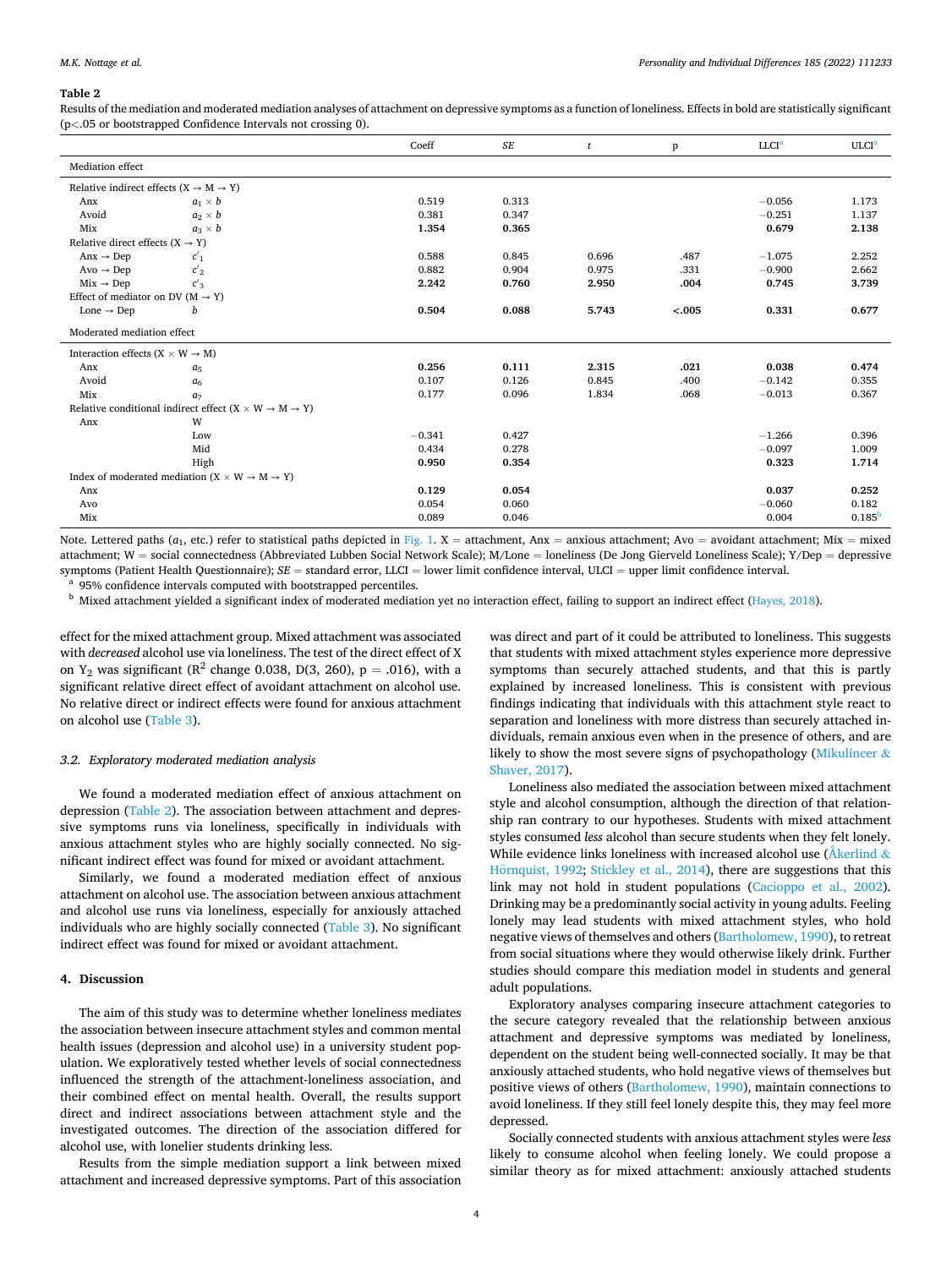#### <span id="page-5-0"></span>**Table 3**

Results of the mediation and moderated mediation analyses of attachment on alcohol use as a function of loneliness. Effects in bold are statistically significant (p*<*.05 or bootstrapped Confidence Intervals not crossing 0).

|                                                             |                                                                                 | Coeff    | <b>SE</b> | t        | p    | LLCI <sup>a</sup> | <b>ULCI<sup>a</sup></b> |
|-------------------------------------------------------------|---------------------------------------------------------------------------------|----------|-----------|----------|------|-------------------|-------------------------|
| Mediation effect                                            |                                                                                 |          |           |          |      |                   |                         |
| Relative indirect effects $(X \rightarrow M \rightarrow Y)$ |                                                                                 |          |           |          |      |                   |                         |
| Anx                                                         | $a_1 \times b$                                                                  | $-0.120$ | 0.091     |          |      | $-0.333$          | 0.013                   |
| Avoid                                                       | $a_2 \times b$                                                                  | $-0.088$ | 0.087     |          |      | $-0.284$          | 0.059                   |
| Mix                                                         | $a_3 \times b$                                                                  | $-0.313$ | 0.142     |          |      | $-0.635$          | $-0.067$                |
| Relative direct effects $(X \rightarrow Y)$                 |                                                                                 |          |           |          |      |                   |                         |
| $Anx \rightarrow Alco$                                      | c <sub>1</sub>                                                                  | $-0.088$ | 0.411     | $-0.214$ | .831 | $-0.898$          | 0.722                   |
| $\text{Avo} \rightarrow \text{Alco}$                        | $c_2$                                                                           | 1.278    | 0.440     | 2.903    | .004 | 0.411             | 2.145                   |
| $Mix \rightarrow Alco$                                      | $c'_{3}$                                                                        | 0.455    | 0.370     | 1.230    | .220 | $-0.273$          | 1.184                   |
| Effect of mediator on DV ( $M \rightarrow Y$ )              |                                                                                 |          |           |          |      |                   |                         |
| Lone $\rightarrow$ Alco                                     | b                                                                               | $-0.117$ | 0.043     | $-2.728$ | .007 | $-0.201$          | $-0.032$                |
| Moderated mediation effect                                  |                                                                                 |          |           |          |      |                   |                         |
| Interaction effects ( $X \times W \rightarrow M$ )          |                                                                                 |          |           |          |      |                   |                         |
| Anx                                                         | a <sub>5</sub>                                                                  | 0.256    | 0.111     | 2.315    | .021 | 0.038             | 0.474                   |
| Avoid                                                       | a <sub>6</sub>                                                                  | 0.107    | 0.126     | 0.845    | .400 | $-0.142$          | 0.355                   |
| Mix                                                         | a <sub>7</sub>                                                                  | 0.177    | 0.096     | 1.834    | .068 | $-0.013$          | 0.367                   |
|                                                             | Relative conditional indirect effect $(X \times W \rightarrow M \rightarrow Y)$ |          |           |          |      |                   |                         |
| Anx                                                         | W                                                                               |          |           |          |      |                   |                         |
|                                                             | Low                                                                             | 0.079    | 0.105     |          |      | $-0.107$          | 0.323                   |
|                                                             | Mid                                                                             | $-0.100$ | 0.077     |          |      | $-0.282$          | 0.018                   |
|                                                             | High                                                                            | $-0.220$ | 0.115     |          |      | $-0.482$          | $-0.036$                |
|                                                             | Index of moderated mediation $(X \times W \rightarrow M \rightarrow Y)$         |          |           |          |      |                   |                         |
| Anx                                                         |                                                                                 | $-0.030$ | 0.016     |          |      | $-0.068$          | $-0.004$                |
| Avo                                                         |                                                                                 | $-0.012$ | 0.015     |          |      | $-0.045$          | 0.015                   |
| Mix                                                         |                                                                                 | $-0.021$ | 0.013     |          |      | $-0.050$          | $-0.000b$               |

Note. Lettered paths  $(a_1, etc.)$  refer to statistical paths depicted in [Fig. 1](#page-3-0). X = attachment, Anx = anxious attachment; Avo = avoidant attachment; Mix = mixed attachment; W = social connectedness (Abbreviated Lubben Social Network Scale); M/Lone = loneliness (De Jong Gierveld Loneliness Scale); Y/Alco = alcohol use (Abbreviated Alcohol Use Disorder Identification Test);  $SE$  = standard error, LLCI = lower limit confidence interval, ULCI = upper limit confidence interval.<br><sup>a</sup> 95% confidence intervals computed with bootstrapped percent

might retreat from social situations when they feel lonely. The effect of this behaviour on alcohol consumption might be most noticeable in well-connected individuals, who would have had more opportunities for social drinking. This is intuitively more unlikely, since anxiously attached individuals are not likely to refrain from contact with others ([Bartholomew, 1990;](#page-6-0) Mikulincer & [Shaver, 2017](#page-7-0)). The dynamics of loneliness may impact these individuals in a unique way, but further study is required to determine specifically how.

Lastly, our analyses revealed a direct link between avoidant attachment and increased alcohol use. The literature does suggest that insecure individuals are at increased risk for harmful substance use [\(De Rick](#page-6-0)  $\&$ [Vanheule, 2007;](#page-6-0) [Kassel et al., 2007\)](#page-7-0), however it is unclear why this held for the avoidant subtype only. There is sparse evidence that avoidantly attached individuals might be at higher risk for alcohol use disorders than other insecure subtypes ([Vungkhanching et al., 2004\)](#page-7-0); further investigation is needed to confirm this association and determine its mechanisms. Clinically, this may be relevant to identify the potential of avoidantly attached individuals for non-social, 'silent' drinking.

# *4.1. Study limitations*

These findings should be interpreted in light of limitations. First, the cross-sectional design limits causal inferences. We cannot rule out the possibility that the associations run in different directions from the ones we modelled: loneliness may deteriorate attachment, and depressive symptoms may increase loneliness. While unlikely (since attachment is considered a stable trait-like characteristic) this should be ruled out in further studies, accounting for possible confounders and using longitudinal data ([Rohrer, 2018](#page-7-0)). Secondly, selection bias is likely in this selfselected and pre-screened sample. Rates of depressive complaints were above average, with 89% ( $n = 235$ ) of participants reporting mild to severe symptoms (scores 5–19; [Kroenke et al., 2001](#page-7-0)). On the other hand,

11% ( $n = 29$ ) met criteria for harmful alcohol use (scores  $\geq 7$  for women and  $\geq$ 8 for men), a lower rate than the general prevalence in Dutch student populations [\(Verhoog et al., 2020](#page-7-0)). Replication using a random general population sample would be necessary to obtain generalisable results. Furthermore, we detected associations between gender, language, and alcohol use. With adequate power, separate analyses by subgroups (gender, language, and local/international) may yield further insights. Finally, there are limitations to the instruments and constructs used in this study. For example, the LSNS-6 has only been validated for elderly populations. Self-report measures are susceptible to social desirability and recall biases (Arnold & [Feldman, 2017](#page-6-0)). Lastly, we used attachment categories to run moderated mediation analyses using Process. Attachment categories have limitations and a dimensional approach to attachment is generally preferable [\(Mikulincer](#page-7-0)  $\&$  Shaver, [2017\)](#page-7-0).

# **5. Conclusions**

Results support the hypothesised mediation models of the relationship between attachment and mental health, as well as offering some initial insights into the role of social connectedness. While these findings are preliminary, they highlight a possible approach to understanding and addressing loneliness, particularly in students. In adjusting to college and university life, anxiously attached individuals are faced with challenges which may be unique to their personality dynamics. Indeed, our findings resonate with other studies, indicating that students with specific attachment styles may benefit from specific interventions aimed at reducing loneliness and depression [\(Wei et al., 2005\)](#page-7-0). Taken together, these combined findings highlight the potential of interventions which target loneliness from an attachment perspective.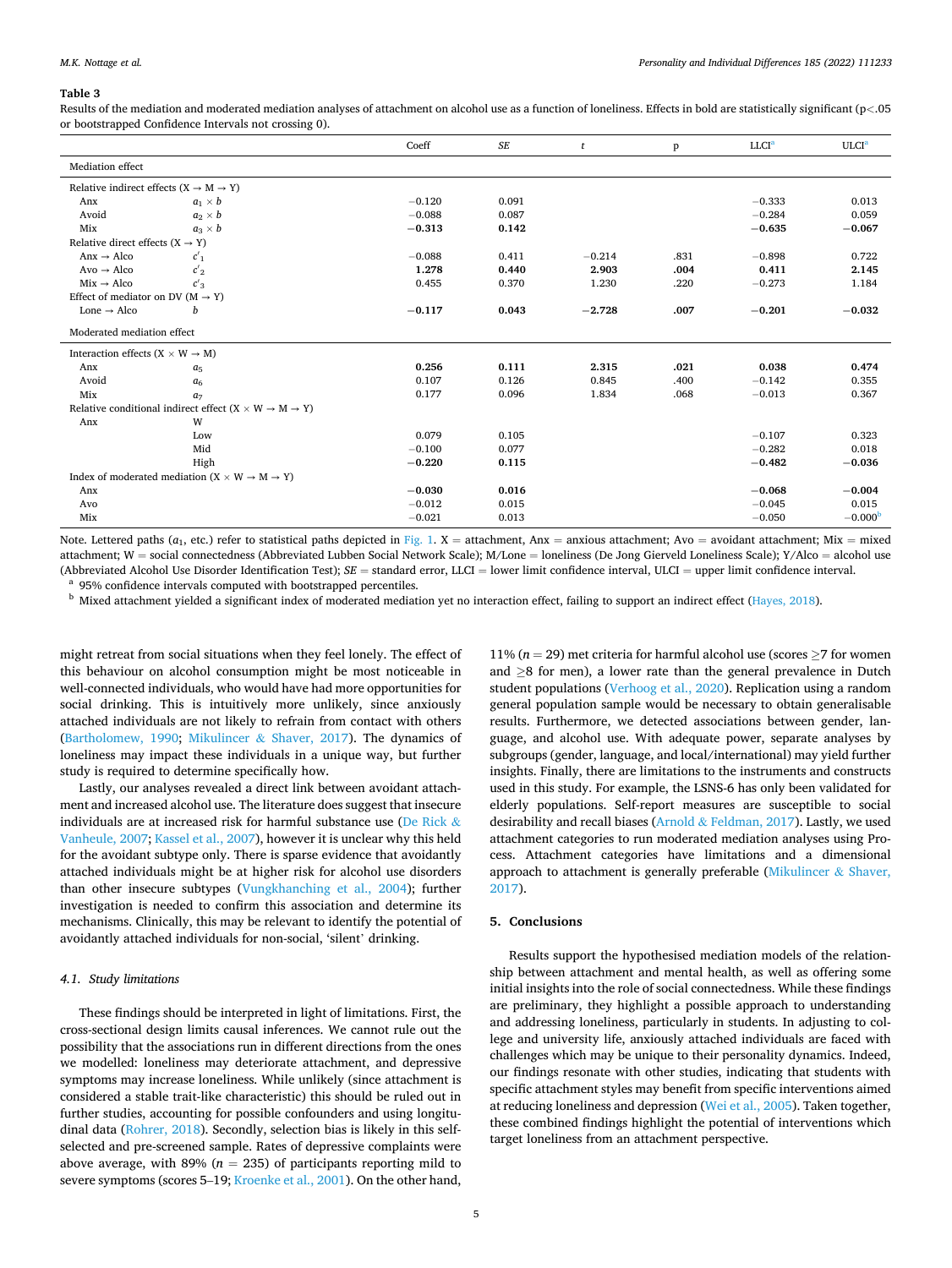curation, Writing – review  $\&$  editing, Supervision.

ing, and Samantha Roetink for their contributions.

We thank Ruben Atteveld, Jorien van Blom, Eline Bol, Lisa de Kon-

This work was supported by the University of Amsterdam.

*Acknowledgements* 

*Funding* 

# <span id="page-6-0"></span>**CRediT authorship contribution statement**

**Matilda K. Nottage:** Writing – original draft, Data curation, Formal analysis, Visualization. **Nicole Y.L. Oei:** Conceptualization, Methodology, Formal analysis, Visualization, Writing- review and editing, Supervision. **Nine Wolters:** Writing – review & editing. **Anke Klein:**  Writing – review & editing. **Claudia M. Van der Heijde:** Writing – review & editing. **Peter Vonk:** Writing – review & editing, Funding acquisition. **Reinout W. Wiers:** Writing – review & editing, Funding acquisition. **Jurrijn Koelen:** Conceptualization, Methodology, Data

## **Appendix A**

### **Table 1**

Independent samples *t*-tests: Language.

| Variable             |       | Dutch $n = 147$ |       | English $n = 118$ |         | df  | n       |
|----------------------|-------|-----------------|-------|-------------------|---------|-----|---------|
|                      | М     | SD              | M     | SD                |         |     |         |
| Social connectedness | 16.50 | 4.89            | 15.66 | 4.62              | 1.43    | 256 | .155    |
| Loneliness           | 4.71  | 3.66            | 6.36  | 3.11              | $-3.97$ | 262 | < 0.005 |
| Attachment avoidance | 3.37  | 1.18            | 3.49  | 1.39              | $-0.81$ | 231 | .422    |
| Attachment anxiety   | 3.26  | 1.29            | 3.75  | 1.44              | $-2.87$ | 237 | < 0.005 |
| Alcohol              | 4.06  | 2.46            | 3.54  | 2.24              | 1.80    | 259 | .074    |
| Depression           | 10.37 | 4.82            | 11.15 | 5.68              | $-1.20$ | 230 | .233    |

#### **Table 2**

Independent samples *t*-tests: Gender.

| Variable             | Male $n = 66$ |           |                  | Female $n = 195$ |         | df  |      |
|----------------------|---------------|-----------|------------------|------------------|---------|-----|------|
|                      | M             | <b>SD</b> | $\boldsymbol{M}$ | SD               |         |     |      |
| Social connectedness | 16.05         | 4.76      | 16.12            | 4.82             | $-0.11$ | 113 | .909 |
| Loneliness           | 5.62          | 3.51      | 5.37             | 3.55             | 0.49    | 113 | .623 |
| Attachment avoidance | 3.57          | 1.20      | 3.37             | 1.31             | 1.11    | 121 | .269 |
| Attachment anxiety   | 3.41          | 1.32      | 3.50             | 1.41             | $-0.50$ | 119 | .620 |
| Alcohol              | 4.39          | 2.46      | 3.67             | 2.32             | 2.09    | 107 | .039 |
| Depression           | 10.65         | 5.00      | 10.60            | 5.24             | 0.07    | 117 | .943 |

#### **References**

- Åkerlind, I., & Hörnquist, J. O. (1992). Loneliness and alcohol abuse: A review of evidences of an interplay. *Social Science and Medicine, 34*(4), 405–414. [https://doi.](https://doi.org/10.1016/0277-9536(92)90300-F)  [org/10.1016/0277-9536\(92\)90300-F.](https://doi.org/10.1016/0277-9536(92)90300-F)
- Arnold, H. J., & Feldman, D. C. (2017). Social desirability response bias in self-report choice situations. *Academy of Management Journal, 43*(2). [https://doi.org/10.5465/](https://doi.org/10.5465/255848)  [255848](https://doi.org/10.5465/255848).
- [Bartholomew, K. \(1990\). Avoidance of intimacy: An attachment perspective.](http://refhub.elsevier.com/S0191-8869(21)00612-7/rf0015) *Journal of [Social and Personal Relationships, 7](http://refhub.elsevier.com/S0191-8869(21)00612-7/rf0015)*, 147–178.
- Bernardon, S., Babb, K. A., Hakim-Larson, J., & Gragg, M. (2011). Loneliness, attachment, and the perception and use of social support in university students. *Canadian Journal of Behavioural Science, 43*(1), 40–51. [https://doi.org/10.1037/](https://doi.org/10.1037/a0021199) [a0021199.](https://doi.org/10.1037/a0021199)
- [Bifulco, A., Moran, P. M., Ball, C., & Bernazzani, O. \(2002\). Adult attachment style. I: Its](http://refhub.elsevier.com/S0191-8869(21)00612-7/rf0025)  relationship to clinical depression. *[Social Psychiatry and Psychiatric Epidemiology, 37](http://refhub.elsevier.com/S0191-8869(21)00612-7/rf0025)*, 50–[59](http://refhub.elsevier.com/S0191-8869(21)00612-7/rf0025).
- Bowlby, J. (1969). *[Attachment and loss: Attachment](http://refhub.elsevier.com/S0191-8869(21)00612-7/rf0030)* (Vol. 1). New York: Basic.
- Bush, K., Kivlahan, D. R., McDonell, M. B., Fihn, S. D., & Bradley, K. A. (1998). The AUDIT Alcohol Consumption Questions (AUDIT-C): An effective brief screening test for problem drinking. *Archives of Internal Medicine, 158*(16), 1789–1795. [https://doi.](https://doi.org/10.1001/archinte.158.16.1789)  [org/10.1001/archinte.158.16.1789](https://doi.org/10.1001/archinte.158.16.1789).
- Cacioppo, J. T., Hawkley, L. C., Crawford, L. E., Ernst, J. M., Burleson, M. H., Kowalewski, R. B., … Berntson, G. G. (2002). Loneliness and health: Potential mechanisms. *Psychosomatic Medicine, 64*(3), 407–417. [https://doi.org/10.1097/](https://doi.org/10.1097/00006842-200205000-00005) [00006842-200205000-00005.](https://doi.org/10.1097/00006842-200205000-00005)
- Cacioppo, J. T., Hughes, M. E., Waite, L. J., Hawkley, L. C., & Thisted, R. A. (2006). Loneliness as a specific risk factor for depressive symptoms: Cross-sectional and longitudinal analyses. *Psychology and Aging, 21*(1), 140–151. [https://doi.org/](https://doi.org/10.1037/0882-7974.21.1.140) [10.1037/0882-7974.21.1.140.](https://doi.org/10.1037/0882-7974.21.1.140)
- Conradi, H. J., Kamphuis, J. H., & de Jonge, P. (2018). Adult attachment predicts the seven-year course of recurrent depression in primary care. *Journal of Affective Disorders.*. [https://doi.org/10.1016/j.jad.2017.08.009.](https://doi.org/10.1016/j.jad.2017.08.009)
- De Jong-Gierveld, J., & Van Tilburg, T. (2006). A 6-item scale for overall, emotional, and social loneliness. *Research on Aging.*. [https://doi.org/10.1177/0164027506289723.](https://doi.org/10.1177/0164027506289723)
- De Rick, A., & Vanheule, S. (2007). Attachment styles in alcoholic inpatients. *European Addiction Research*. <https://doi.org/10.1159/000097940>.
- Diehl, K., Jansen, C., Ishchanova, K., & Hilger-Kolb, J. (2018). Loneliness at universities: Determinants of emotional and social loneliness among students. *International Journal of Environmental Research and Public Health, 15*(9), 1865. [https://doi.org/](https://doi.org/10.3390/ijerph15091865) [10.3390/ijerph15091865](https://doi.org/10.3390/ijerph15091865).
- DiTommaso, E., Brannen-McNulty, C., Ross, L., & Burgess, M. (2003). Attachment styles, social skills and loneliness in young adults. *Personality and Individual Differences, 35*  (2), 303–312. [https://doi.org/10.1016/S0191-8869\(02\)00190-3.](https://doi.org/10.1016/S0191-8869(02)00190-3)
- Fairbairn, C. E., Briley, D. A., Kang, D., Fraley, R. C., Hankin, B. L., Ariss, T., & Fairbairn, C. (2018). A meta-analysis of longitudinal associations between substance use and interpersonal attachment security HHS Public Access. *Psychological Bulletin, 144*(5), 532–555. <https://doi.org/10.1037/bul0000141>.
- Fraley, R. C., & Shaver, P. R. (2000). Adult romantic attachment: Theoretical developments, emerging controversies, and unanswered questions. *Review of General Psychology, 4*(2), 132–154.<https://doi.org/10.1037/1089-2680.4.2.132>.
- Hawkley, L. C., & Cacioppo, J. T. (2010). Loneliness matters: A theoretical and empirical review of consequences and mechanisms. *Annals of Behavioral Medicine, 40*(2), 218–227. <https://doi.org/10.1007/s12160-010-9210-8>.
- Hayes, A. F. (2018). *[Introduction to mediation, moderation, and conditional process analysis](http://refhub.elsevier.com/S0191-8869(21)00612-7/rf0090)*  [\(2nd ed.\). The Guilford Press](http://refhub.elsevier.com/S0191-8869(21)00612-7/rf0090).
- Heikkinen, R. L., & Kauppinen, M. (2004). Depressive symptoms in late life: A 10-year follow-up. *Archives of Gerontology and Geriatrics, 38*(3), 239–250. [https://doi.org/](https://doi.org/10.1016/j.archger.2003.10.004)  [10.1016/j.archger.2003.10.004.](https://doi.org/10.1016/j.archger.2003.10.004)
- IBM Corp Released 2019. IBM SPSS statistics for Windows, version 26.0. Armonk, NY: IBM Corp.